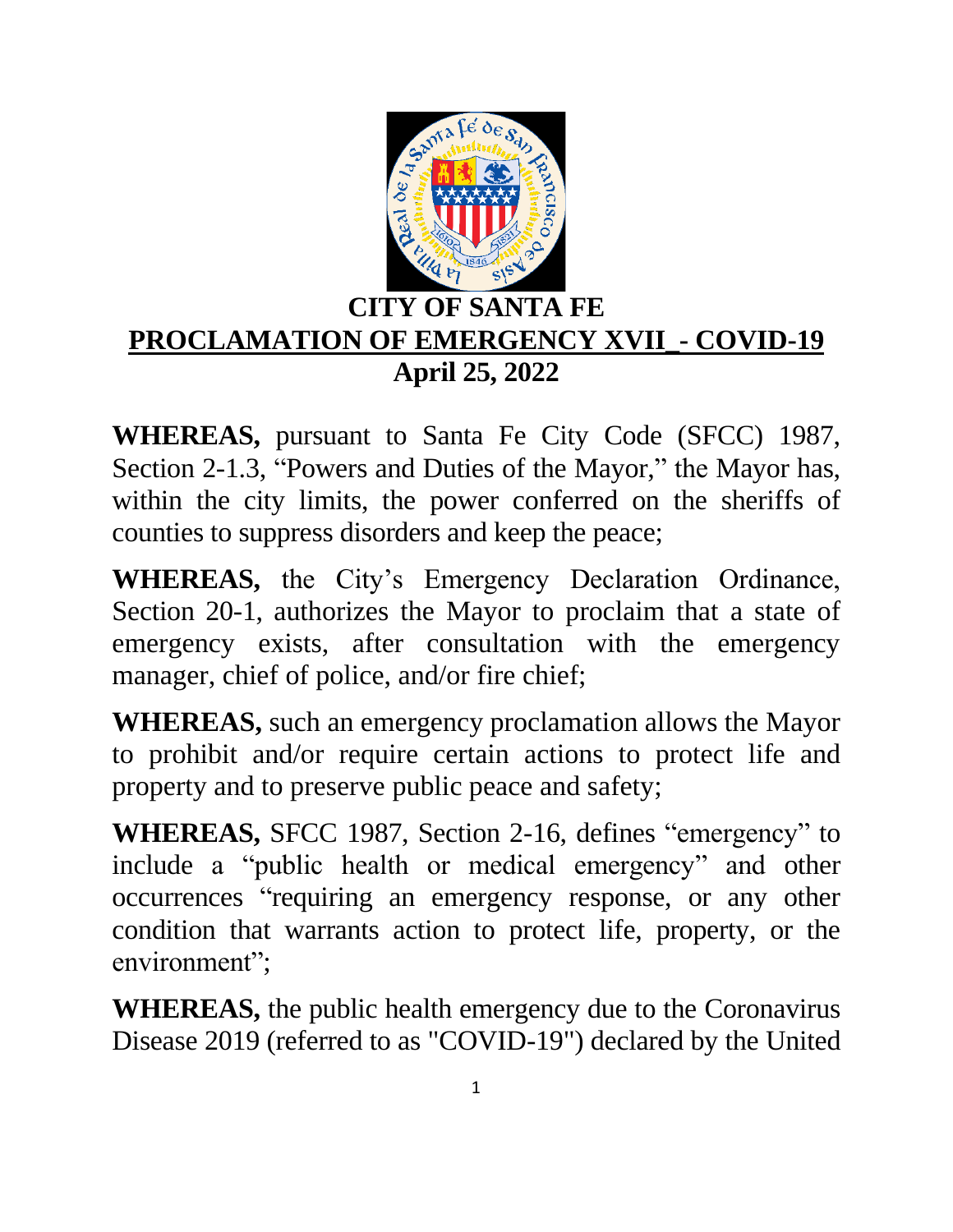States Department of Health and Human Services Secretary and New Mexico Department of Health continues and evolves;

**WHEREAS,** the spread of COVID-19 in New Mexico and the City of Santa Fe continues to threaten the health of residents and visitors and negatively impacts the social, emotional, and overall quality of life of the residents of Santa Fe;

**WHEREAS,** according to NMDOH data, there are a growing number of COVID-19 cases in New Mexico, including 28,863 cases and 273 deaths in Santa Fe County as of March 6, 2022;

**WHEREAS,** according to the Center for Disease Control (CDC), https://covid.cdc.gov/covid-data-tracker/#variant-proportions, the Omicron BA2 variant of the COVID-19 virus has quickly become the primary variant nationwide and the percent of cases identified as the BA2 was above in New Mexico exceeded 22% as of last week;

**WHEREAS,** it is unclear what impact the BA2 variant will have in Santa Fe; it is understood to be highly contagious;

**WHEREAS,** according to the CDC, COVID-19 vaccines and boosters continue to protect people from being hospitalized or dying with COVID-19;

**WHEREAS**, the CDC continues to recommend that, in counties with "High" or "Substantial" contagion risk, vaccinated persons wear facial coverings inside;

**WHEREAS,** unvaccinated persons continue to face a significantly higher risk of infection, hospitalization, and death, and infection is a higher risk in close-contact, indoor settings, and particularly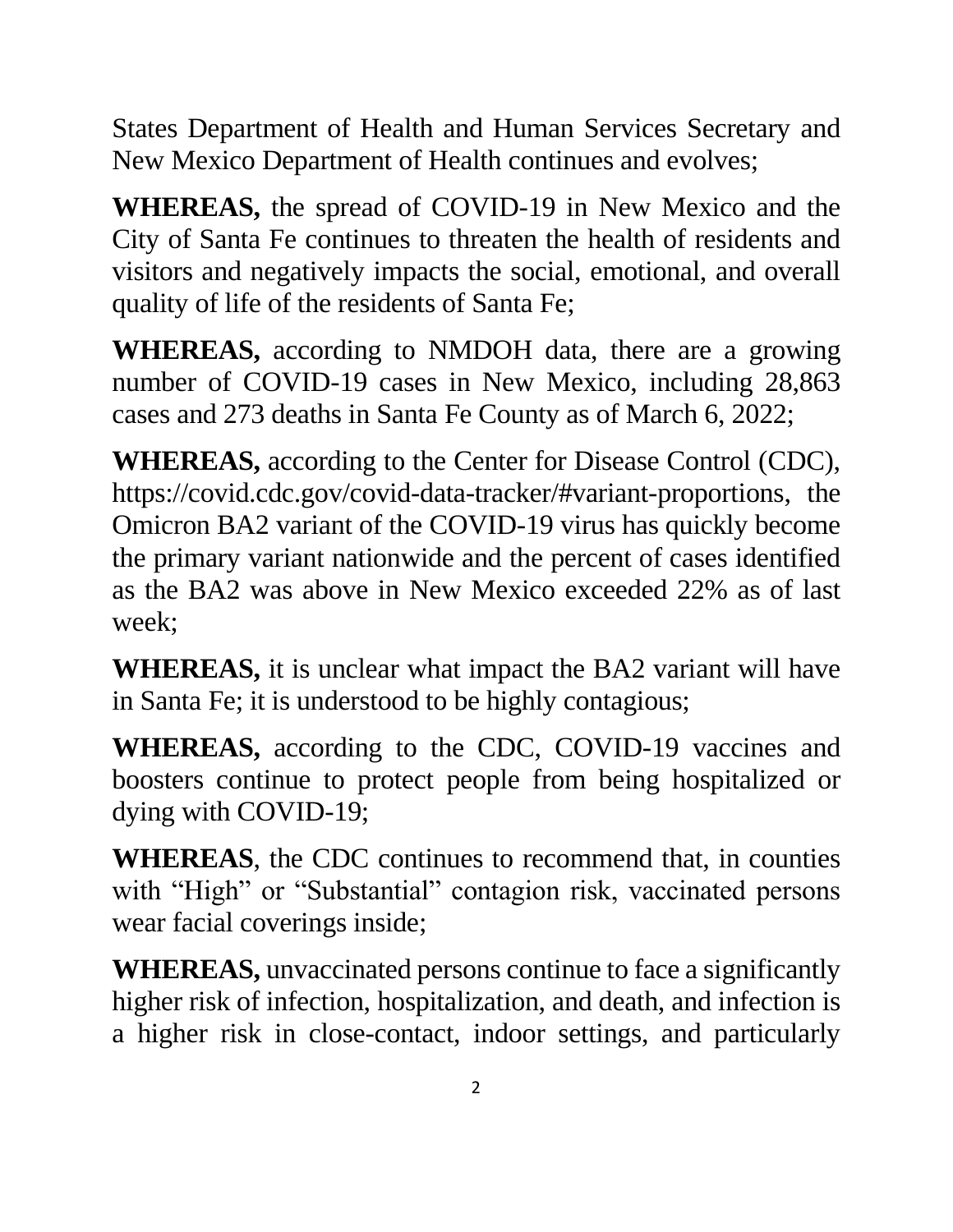when in close-contact with unvaccinated persons;

**WHEREAS,** according to CDC data, over eighty-seven percent (89.1%) of eligible Santa Fe residents over the age of 18 have completed a vaccination series, and ninety-five percent (95%) have had at least one shot;

**WHEREAS,** Santa Fe County currently has a "low" transmission rate, based on the CDC's classifications and estimates of cases per 100,000 persons and test positivity rates<sup>1</sup>;

**WHEREAS,** COVID-19 has caused extreme social and economic hardships on the residents and businesses in Santa Fe, including access to safe, affordable rental housing;

**WHEREAS,** emergency relief funds are available from a number of sources for tenants who are behind on their rent and utilities payments, but the funds continue to be difficult to access for some residents who remain at risk of eviction due to the financial impacts of the pandemic;

**WHEREAS,** credible research by local organizations, personal experiences of local residents, and data and trends from across the country indicate that a large number of Santa Fe renter households are facing eviction in Santa Fe;

**WHEREAS,** New Mexico Supreme Court's Order placing a moratorium on evictions based on non-payment of rent is scheduled to expire June 1, 2022;

type=CommunityLevels&list\_select\_county=35049&null=CommunityLevels

 $\overline{a}$ <sup>1</sup> https://covid.cdc.gov/covid-data-tracker/#countyview?list\_select\_state=New+Mexico&data-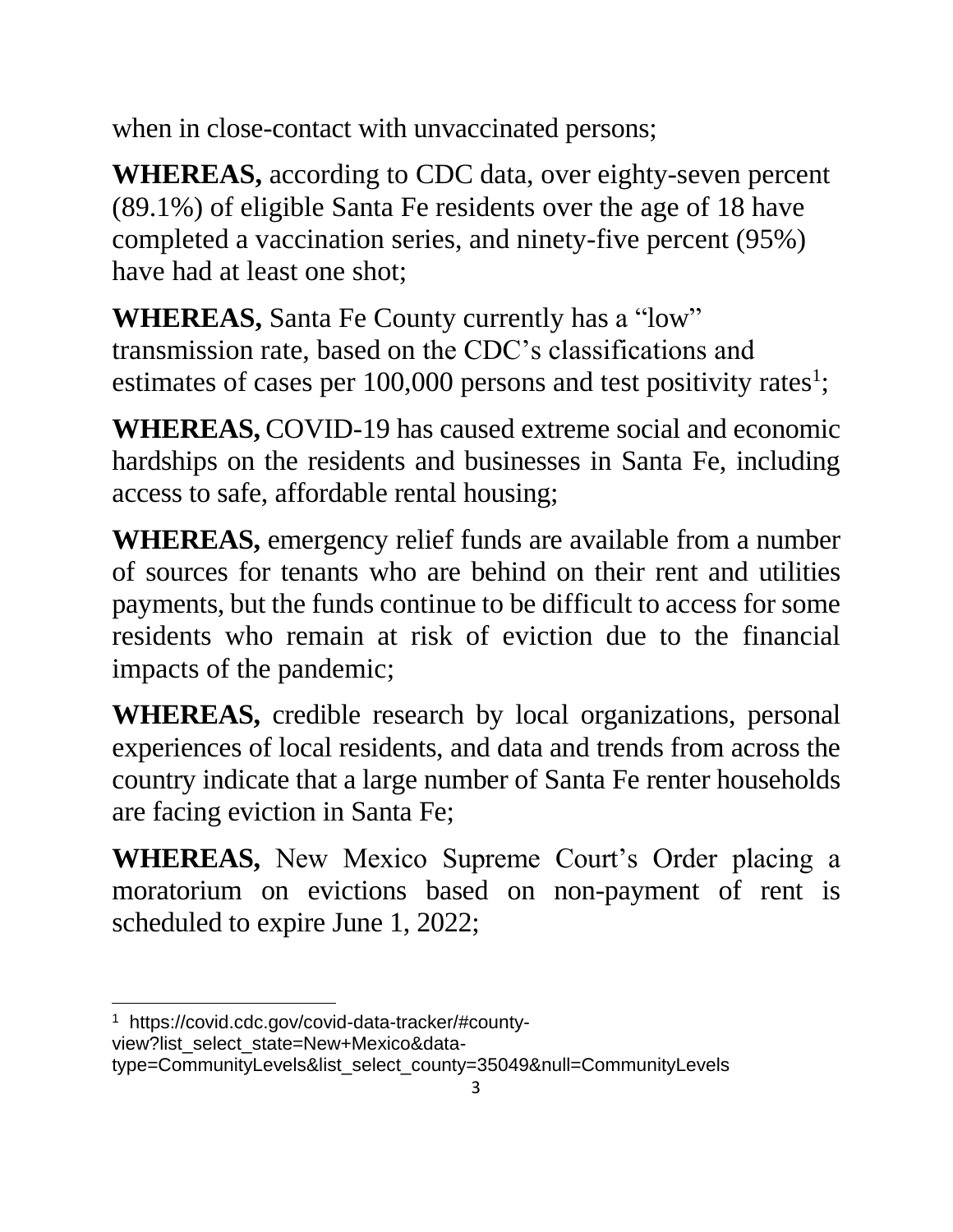**WHEREAS,** the City's emergency declaration ordinance limits remote attendance to times when there is a declared emergency, in addition to it being difficult or impossible for a member of a policy making body to attend a meetings governed by the Open Meetings Act;

**WHEREAS,** the City manager has determined that, based on the risk of contagion and time and resources needed to reengage onsite meetings, it is difficult or impossible to hold in-person meetings until at least May 10, 2022;

**WHEREAS,** the City's Utilities Department works with residents who are behind on water payments to set up a payment plan in order to avoid water shut-offs;

**WHEREAS,** according to the City's public safety officials, there has been a spike in the number and severity of behavioral health (substance use disorder and mental health) episodes in Santa Fe attributable to the stress and emotional suffering caused by COVID-19;

**WHEREAS,** Proclamation XVI expired at noon today, April 25, 2022; and

**WHEREAS,** certain orders I previously issued remain necessary to protect life and property and preserve the public peace and safety of the people of Santa Fe; other orders I previously issued require updating to address the continuing pandemic; and certain new orders will improve the City of Santa Fe's pace of recovery from, and limit the harm caused by, the pandemic.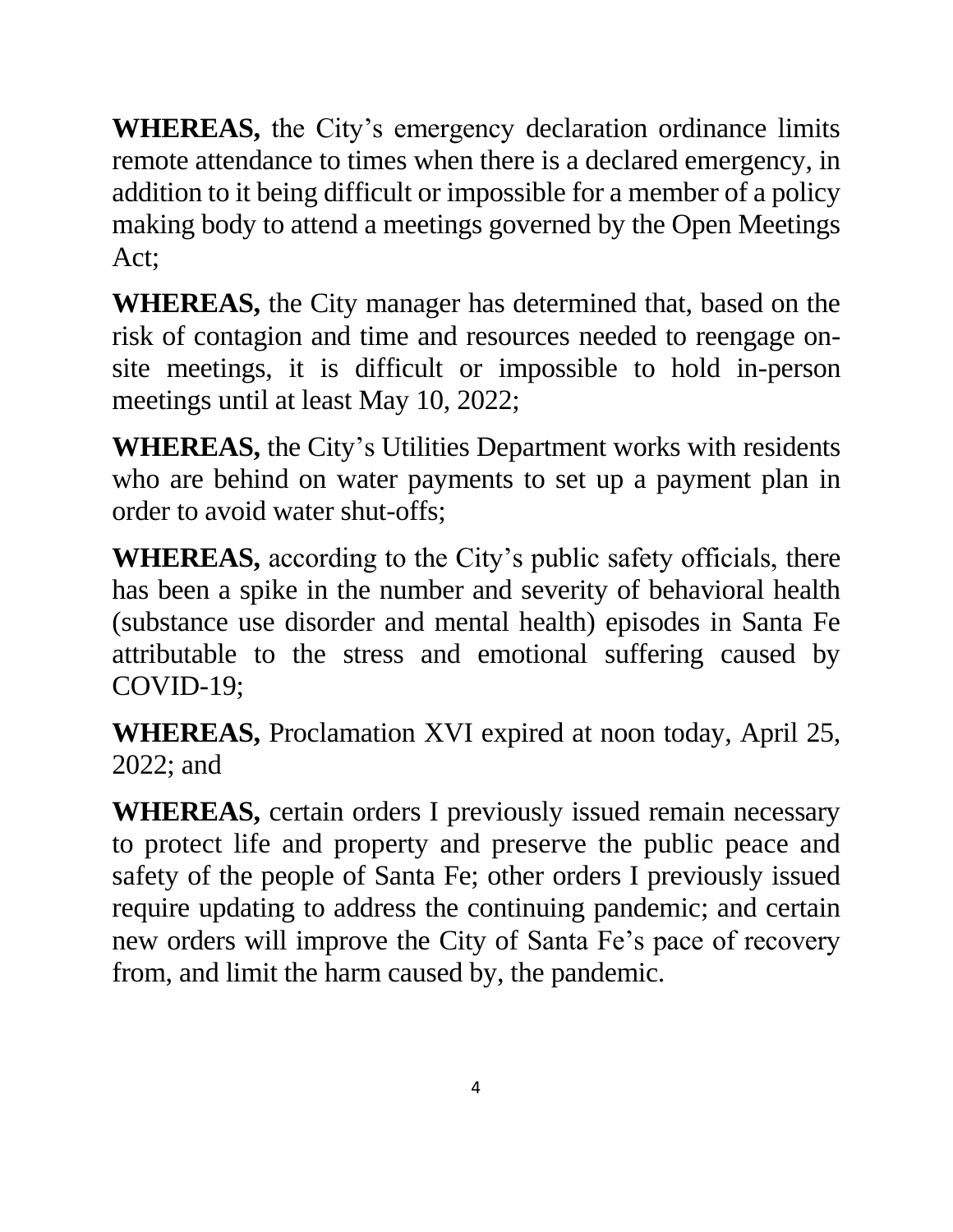**THEREFORE,** I, ALAN M. WEBBER, Mayor of the City of Santa Fe, New Mexico, hereby declare, that a public health emergency continues to exist in the City. As a result, events have caused and are causing danger of injury or damage to persons and property within the city. I hereby invoke all Section 2-1.3, and Sections 20-1.2 through 20-1.5 of the Santa Fe City Code of 1987, to preserve the peace and order in the City of Santa Fe.

In particular, I take the following actions:

# **I. I order the following:**

- a. City facilities shall accommodate public use while maintaining the applicable COVID-Safe Practices (CSPs) and when such use is not difficult or impossible with regards to in-person public meetings;
- b. The City Manager shall address the public health emergency by

i. increasing the level of in-person City services and access to facilities to the extent that is possible in a safety-conscious manner, including a transition back to public meetings in person when it is not difficult or impossible to do so;

ii. directing City employees, as applicable, to perform emergency functions;

iii. continuing to work on a new strategy to replace the existing encampment policy, a strategy designed in furtherance of the Built for Zero initiative to eliminate chronic homelessness, providing for the well-being of those experiencing homelessness and facilitating their access to services, while also addressing the safety and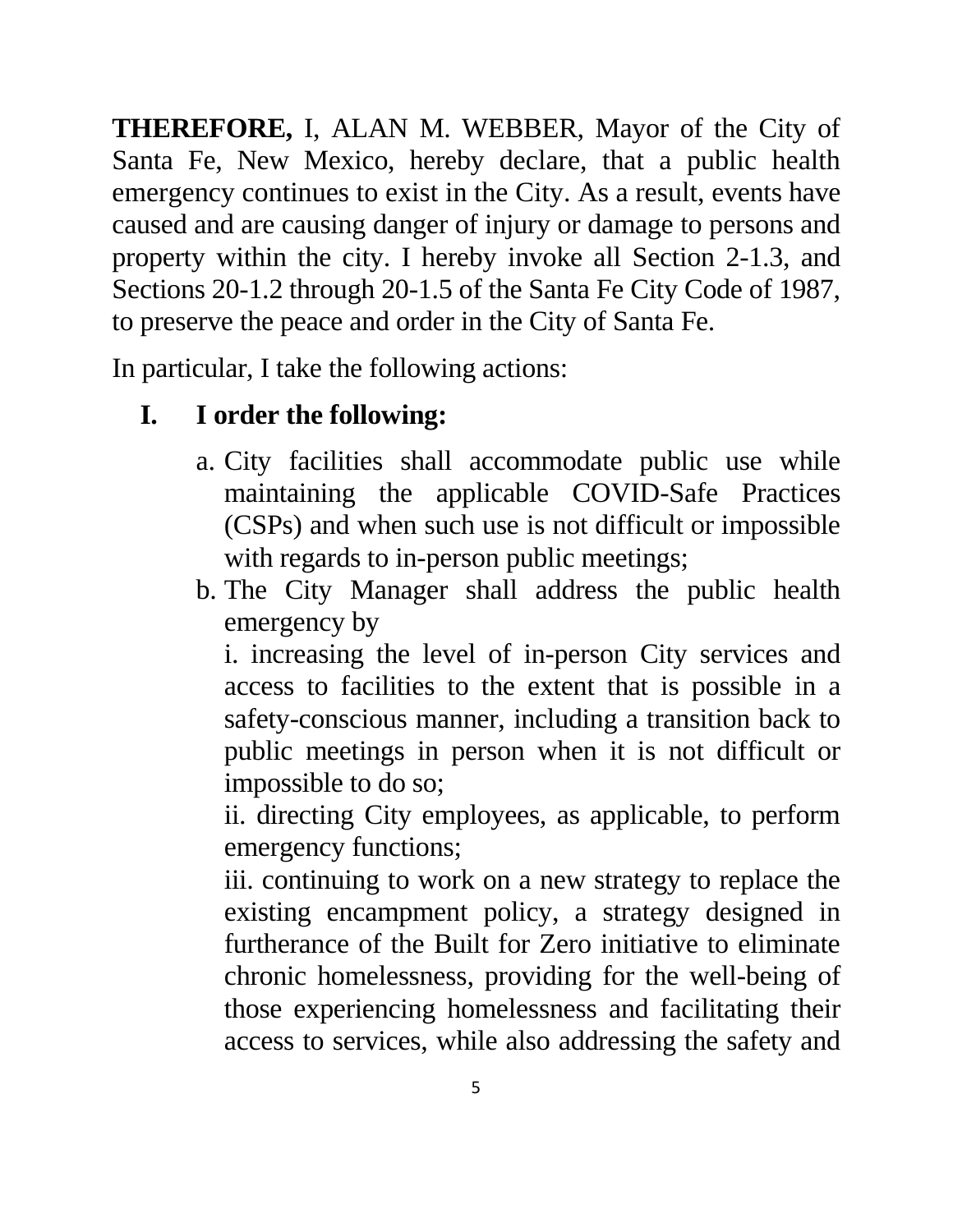well-being of neighborhoods;

iv. work with the Utilities and Finance Departments to facilitate utility customers' access to emergency relief funds;

v. work with the Community Development Department, Office of Affordable Housing and Department of Safety and Emergency Management, Community Services Division, to plan additional funding assistance clinics with City partner non-profits;

vi. work with the Human Resources Department in reviewing and updating, as appropriate, the policies regarding COVID-19 Safe Practices for City employees and policies for in-person work and telework for staff; and

vii. maintaining the conditions of employment for vacant positions to include maintaining "up-to-date" vaccination status for COVID-19 for new employees, meaning obtaining the vaccines and boosters recommended by the CDC; and

viii. encouraging employees and supervisors to watch for symptoms in others and to encourage a culture in which employees reinforce to each other that they should not expose each other to infection;

c. Resources of the City shall be used to address the emergency as reasonably necessary, including the following:

i. City employees must either

- a. Provide documentation of their full COVID-19 vaccination, as defined by the CDC; or
- b. Provide proof of a negative COVID-19 test on a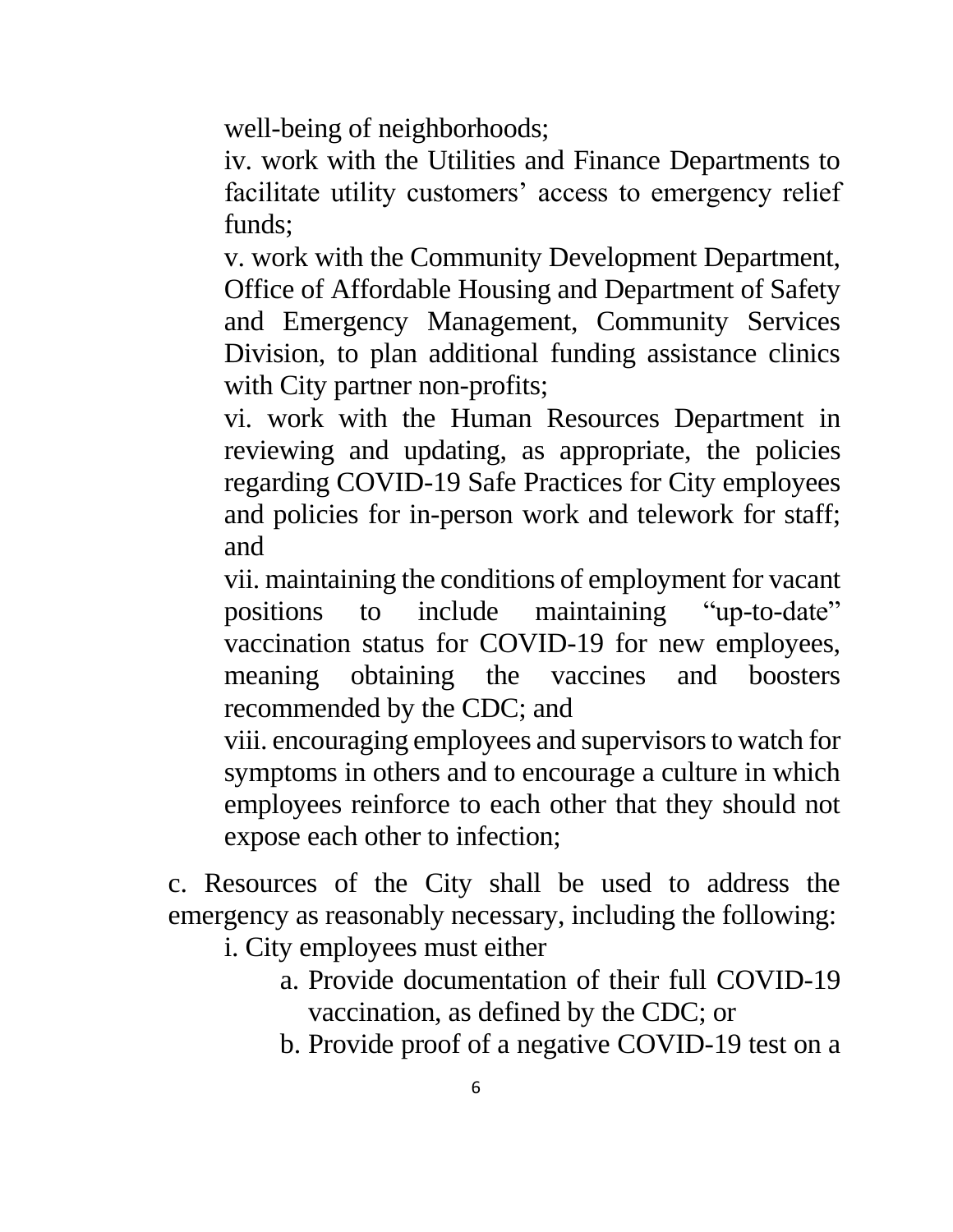weekly basis.

iv. All vaccination records and test results shall be submitted pursuant to guidance issued by the City Manager and shall be maintained as confidential.

v. Employees who refuse to abide by the above documentation and confidentiality requirements may be subject to disciplinary action.

d. Before entering City facilities, members of the public shall review the posted COVID-19 Screening Questions regarding their COVID-19 positivity risk. Entry into City buildings is prohibited if the answer to any of the following screening questions is yes:

i. Are you currently experiencing, or have you experienced in the past 5 days, fever of 100.4 degrees or greater, cough, shortness of breath or difficulty breathing, sore throat, new loss of taste or smell, chills, body aches, nausea, diarrhea, or vomiting?

ii. In the past 5 days, have you had close contact with anyone that you know had COVID-19 or COVID-like symptoms? "Close contact" includes being 6 feet or closer for more than 15 minutes, cumulatively, with the person in a 24-hour period;

iii. In the past 5 days, has a public health or medical professional told you to self-monitor, self-isolate, or selfquarantine because of concerns about COVID-19 infection?

e. Mayor Pro-Tem Signe Lindell, City Manager John Blair, and Finance Director Mary McCoy are my substitute signatories for emergency obligation of funds during the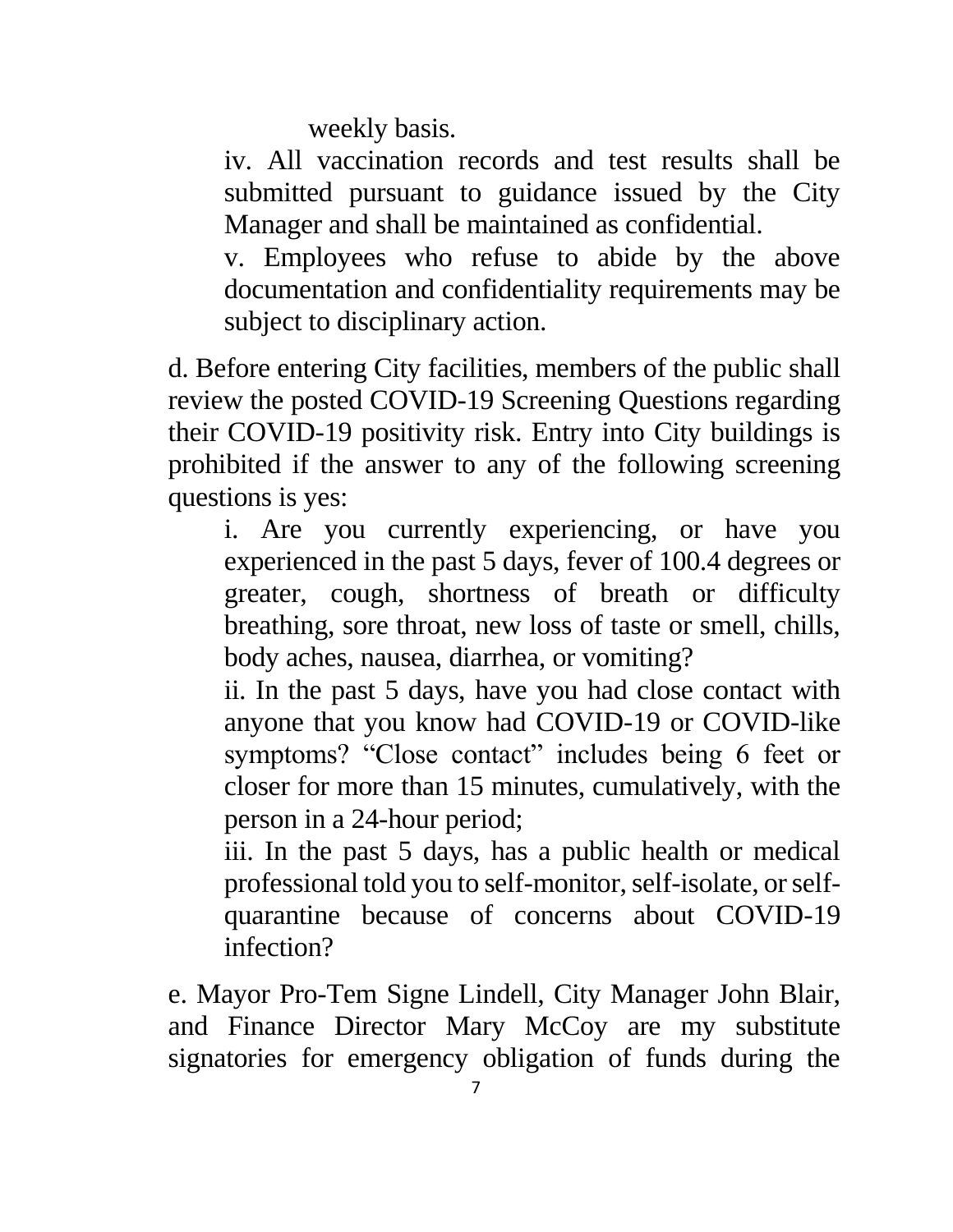pendency of the declared emergency;

f. The City Clerk shall accept electronic signatures, including scanned copies of hard-copy signature, on legal documents, including but not limited to contracts, property documents, ordinances, resolutions, etc., and shall attest to electronic signatures of the Mayor and City Manager or their designees, if submitted by the signatory through the signatory's email;

g. The City Attorney shall review proposals to amend the City's laws, including these emergency orders, to discourage housing instability and encourage landlords to collaborate with their tenants to improve housing stability and, when appropriate, plan trainings for local attorneys and offer or support clinics for local residents to reduce housing insecurity;

h. Until the New Mexico Supreme Court lifts its injunction, landlords are prohibited from taking action towards evicting residential tenants who are unable to pay rent due to COVID-19. This order does not seek to change the obligation of a tenant to pay rent and strongly encourages landlords and tenants to seek relief funds and landlords and tenants to discuss of payment plans;

i. The moratorium on water shut-offs will continue in order to allow customers the opportunity to seek a payment plan and/or relief funds, and to allow the Utilities Department to facilitate customers' access to relief funds, while charges will continue to accrue and be owed;

j. Businesses and non-profits shall comply with the State-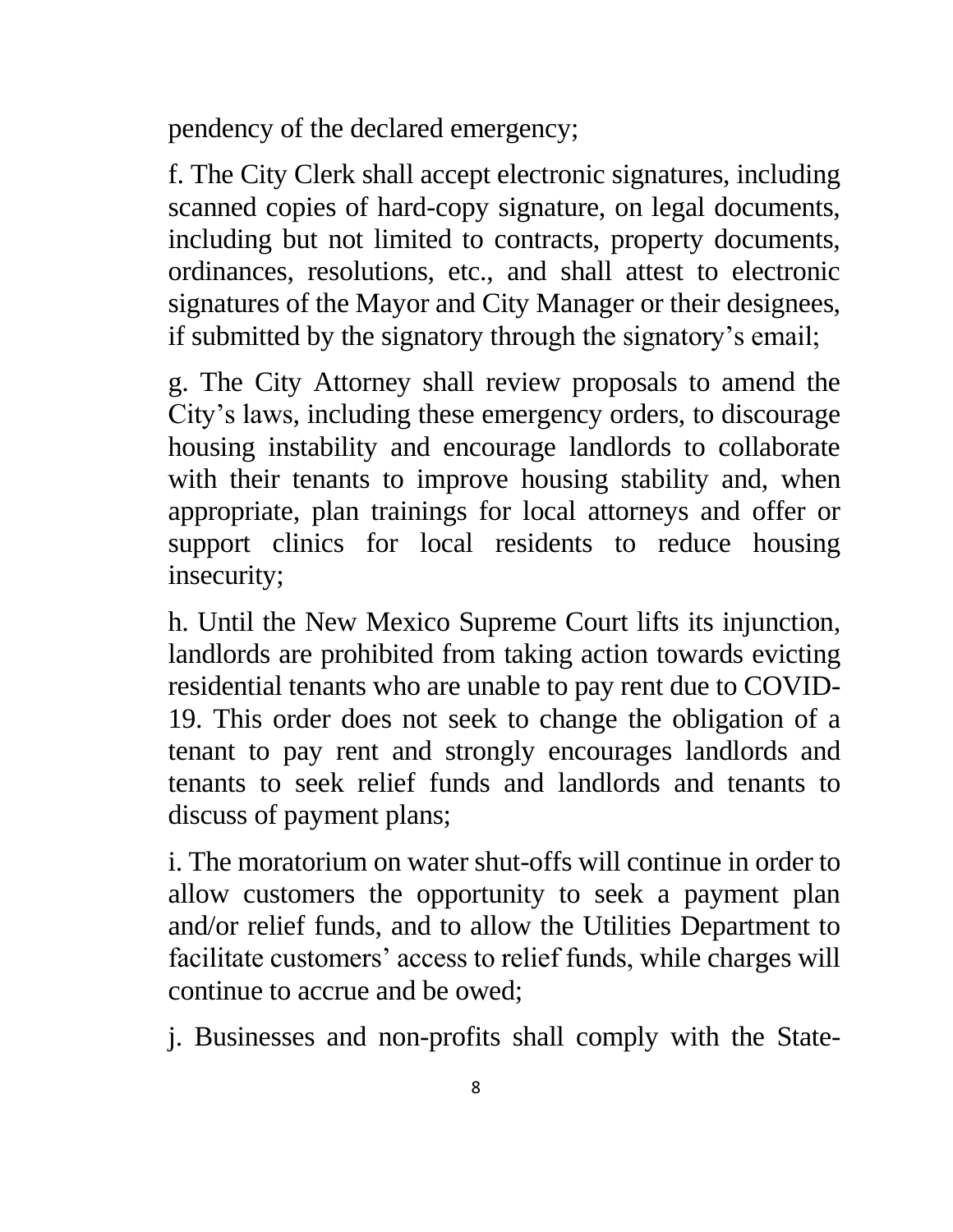issued CSPs to the extent applicable, which are accessible online: [https://cv.nmhealth.org/covid-safe-practices/;](https://cv.nmhealth.org/covid-safe-practices/) and

k. Employers shall not retaliate against employees for seeking to comply with CSPs, this Order, or CDC guidance, advocating that their place of business follow CSPs, this Order or CDC guidance, or reporting non-compliance with this Order or CDC guidance.

- **II. Further, based on the recommendations of the Centers for Disease Control, National Institutes of Health, and other governmental, medical, and public health experts, I strongly recommend the following precautions:** 
	- a. Wearing at least KN95 rated facial coverings in crowded indoor spaces and if you or members of your household are unvaccinated or immunocompromised; and
	- b. Local businesses and employers considering requiring proof of vaccination for admittance to venues such as restaurants, bars, entertainment spaces.

#### **III. In addition, I advise residents and visitors to the City to take the following actions and/or precautions:**

- a. Obtain "up-to-date" vaccination against the COVID-19 virus, which includes all recommended booster vaccinations. Available locations for vaccination are posted on [https://cvvaccine.nmhealth.org;](https://cvvaccine.nmhealth.org/)
- b. Seek relief funds for overdue rent and utilities payments. Available sources include the following:
	- i. For rent and/or mortgage assistance, from the following sources:

<sup>1.</sup> For renters, the Emergency Rental Assistance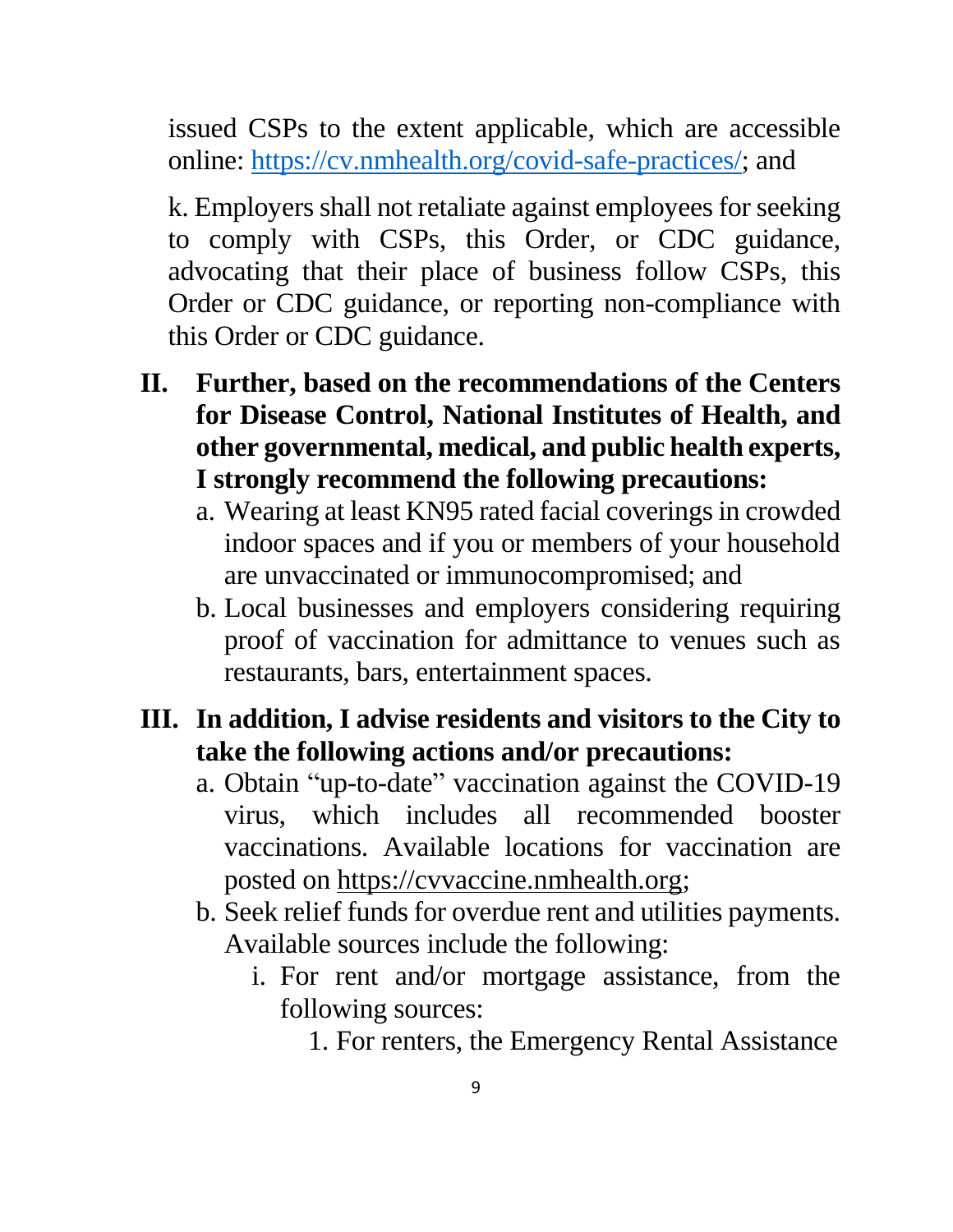Program:<https://www.renthelpnm.org/> ; and

- 2. For homeowners, the State of New Mexico Mortgage Finance Authority: [https://portal.neighborlysoftware.com/NEW](https://portal.neighborlysoftware.com/NEWMEXICOHOMEOWNERASSISTANCEFUND/Participant) [MEXICOHOMEOWNERASSISTANCEFU](https://portal.neighborlysoftware.com/NEWMEXICOHOMEOWNERASSISTANCEFUND/Participant) [ND/Participant,](https://portal.neighborlysoftware.com/NEWMEXICOHOMEOWNERASSISTANCEFUND/Participant) 505-308-4206, 866-488- 0498, or [housingassistance@housingnm.org](mailto:housingassistance@housingnm.org)
- ii. For assistance with utilities payments, the following organizations have resources: Rent Help NM (linked above with rental assistance sources), Adelante Santa Fe Public Schools, Connect, St. Bede's Episcopal Church, St. Vincent de Paul, The Cathedral Basilica of St. Francis of Assisi, Help New Mexico, Life Link, Our Lady of Guadalupe Church, Income Support Division, Salvation Army, Communities in Schools New Mexico, and Westminster Presbyterian Church;
- c. For utilities payments that are overdue to the City, set up a payment plan by calling Utility Billing's main number 505-955-4333 and selecting option "2";
- d. Avoid contact with people who are sick;
- e. If you are unvaccinated,
	- i. Seek "up to date" vaccination as the best protection against serious illness, hospitalization, and death;
	- ii. If you cannot get vaccinated, practice "social distancing", by maintain six (6) feet between yourself and others;
	- iii. Avoid large indoor gatherings; and
- f. Follow CSPs for individuals as best practices evolve.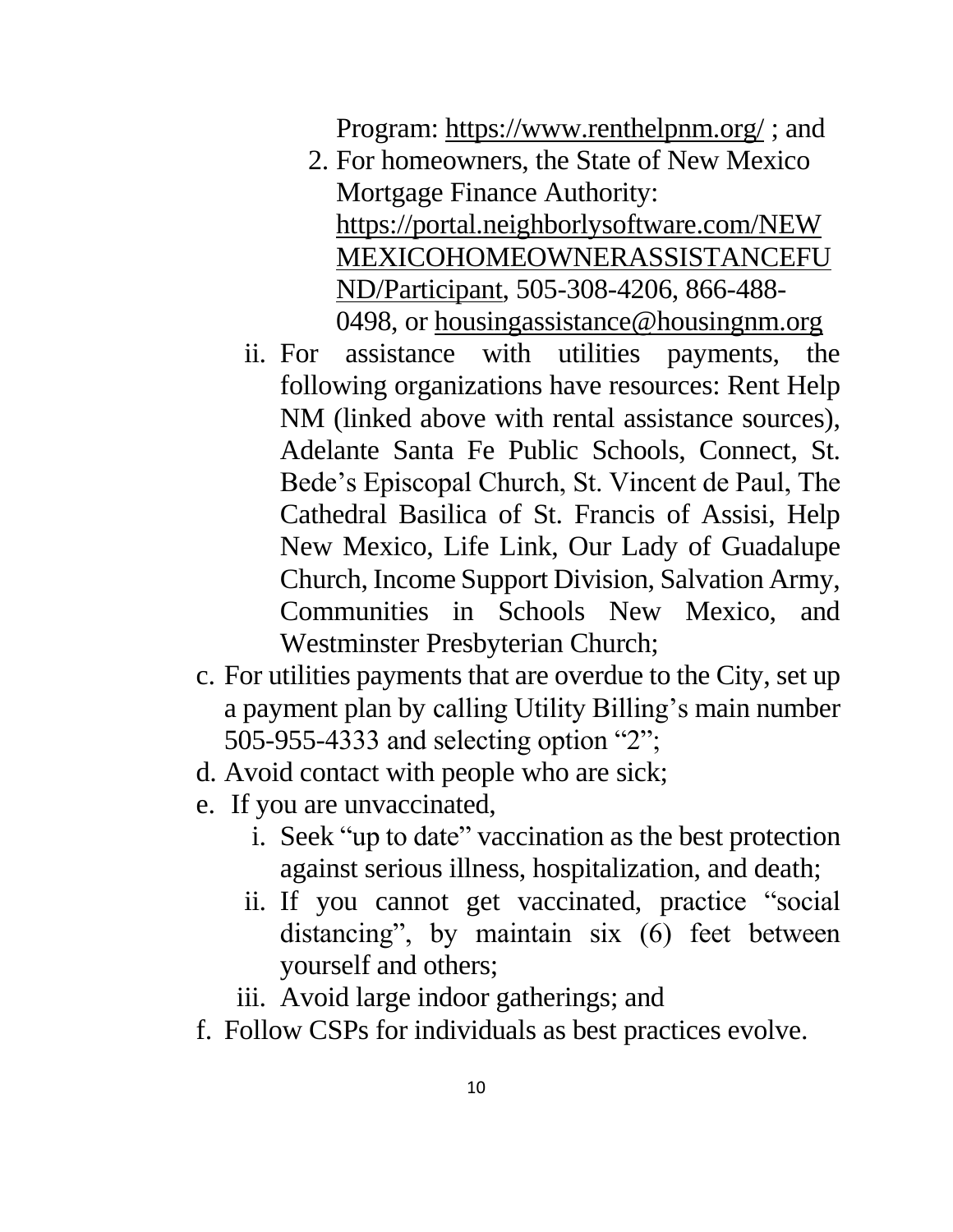## **IV. I also strongly encourage the following:**

- a. Before June 1 and as soon as possible, landlords should work with their tenants to obtain the maximum relief funds available for past-due rental payments;
- b. Utilities should work with their customers to obtain the maximum relief funds available for past-due utilities bills;
- c. Event planners should seek testing and vaccinations for performers, vendors, and other traveling participants to the greatest extent possible, preferably vaccination before arrival and testing for unvaccinated participants;
- d. Local businesses should offer paid sick leave whenever feasible;
- e. Residents should sign up for "Alert Santa Fe" at [https://www.santafenm.gov/alertsantafe;](https://www.santafenm.gov/alertsantafe)
- f. Residents should register for the COVID-19 vaccine at [https://cvvaccine.nmhealth.org](https://cvvaccine.nmhealth.org/) and update their profile regularly;
- g. Residents and visitors should get tested when and if they have symptoms or know they have been exposed to someone with COVID-19;
- h. *Symptomatic persons* should isolate and obtain a "PCR" test at one of many local testing sites, searchable on the NMDOH website

[\(https://cvprovider.nmhealth.org/directory.html\)](https://cvprovider.nmhealth.org/directory.html); and

i. Residents should call 1-855-NMCRISIS (1-855-662- 7474) if they or someone they know is having a behavioral health (substance use disorder or mental health) crisis and need assistance.